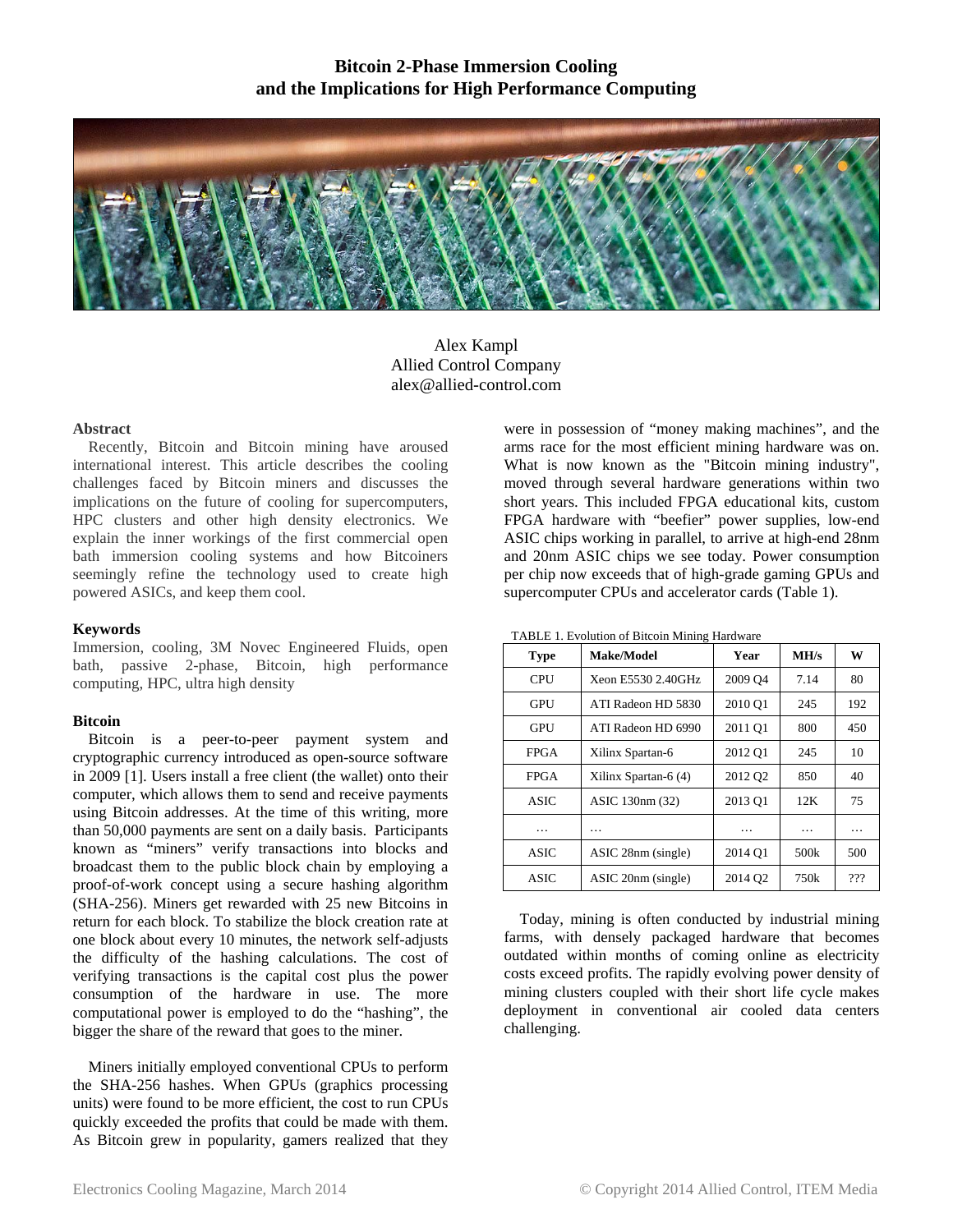

FIGURE 1. A 28nm mining device to be connected to an external power supply.

### **2-Phase Immersion**

2-phase immersion is viewed by many as a viable technology for meeting the power density and energy efficiency needs of the high performance computing market. Power densities 100 times higher than a typical air cooled server have been cooled this way with efficiency superior to direct water cooling [2]. Though new technical approaches [3] simplify its adoption, 2-phase immersion cooling has been slow to catch on in the risk-averse IT industry despite numerous demonstrations in many countries with just about every kind of device imaginable.

A primary hurdle to its adoption is the lack of energydense hardware. The cost and weight of fluid needed to fill a server chassis that is 95% air or more is prohibitive. Yet commodity hardware does not lend itself to density increases. Air cooling constrains the area of a motherboard and DIMMs, capacitors and connectors restrict the pitch between boards. For this reason, technology demonstrations to date have only been able to showcase the energy efficiency merits of the technology. Hardware sufficiently dense to showcase the density and resulting cost advantages has not been available except in specialized applications such as Bitcoin mining.



FIGURE 2: The passive 2-phase immersion cooling cycle.

### **Heat Transfer Challenges**

Keeping hardware cool has proven to be a problem right form the early days of custom Bitcoin mining hardware. FPGA chips used at or over the manufacturer specified limits down-clocked when overheating, resulting in lower hash rates. A number of commercial mining hardware manufacturers were forced to make last minute changes, such as adding unplanned additional fans and heatsinks, before delivering hardware to customers [1]. While the market has somewhat matured in the meantime, this remains a continuing trend.



FIGURE 3. A 500W 28nm ASIC mining chip, cooled by a PC water cooling system with a waterblock, pump, custom radiator and external cooling fans.

As they are approaching the limits of traditional cooling methods, the latest high powered ASIC devices face a new problem altogether. Power trains and mining chips are exceeding heat dissipated by commercially available computer hardware, creating a significant amount of engineering overhead, and hardware often ships with throttled performance due to thermal constraints. Removing these thermal bottlenecks, and reducing the associated engineering overhead, is central to the value proposition of 2-phase immersion. Full immersion allows manufacturers to take the artificial lid off and deliver faster machines.

### **Immersion-2 500kW Bitcoin Mining Cluster**

Hong Kong, with its hot and humid climate, is a particularly challenging environment for data centers. With average PUEs of 2.52 [4] being the norm and pollution on the rise, companies need to be creative when it comes to IT cooling. The city is home to Immersion-2, and it comes as no surprise that its first large-scale implementation was a 500kW Bitcoin mining cluster.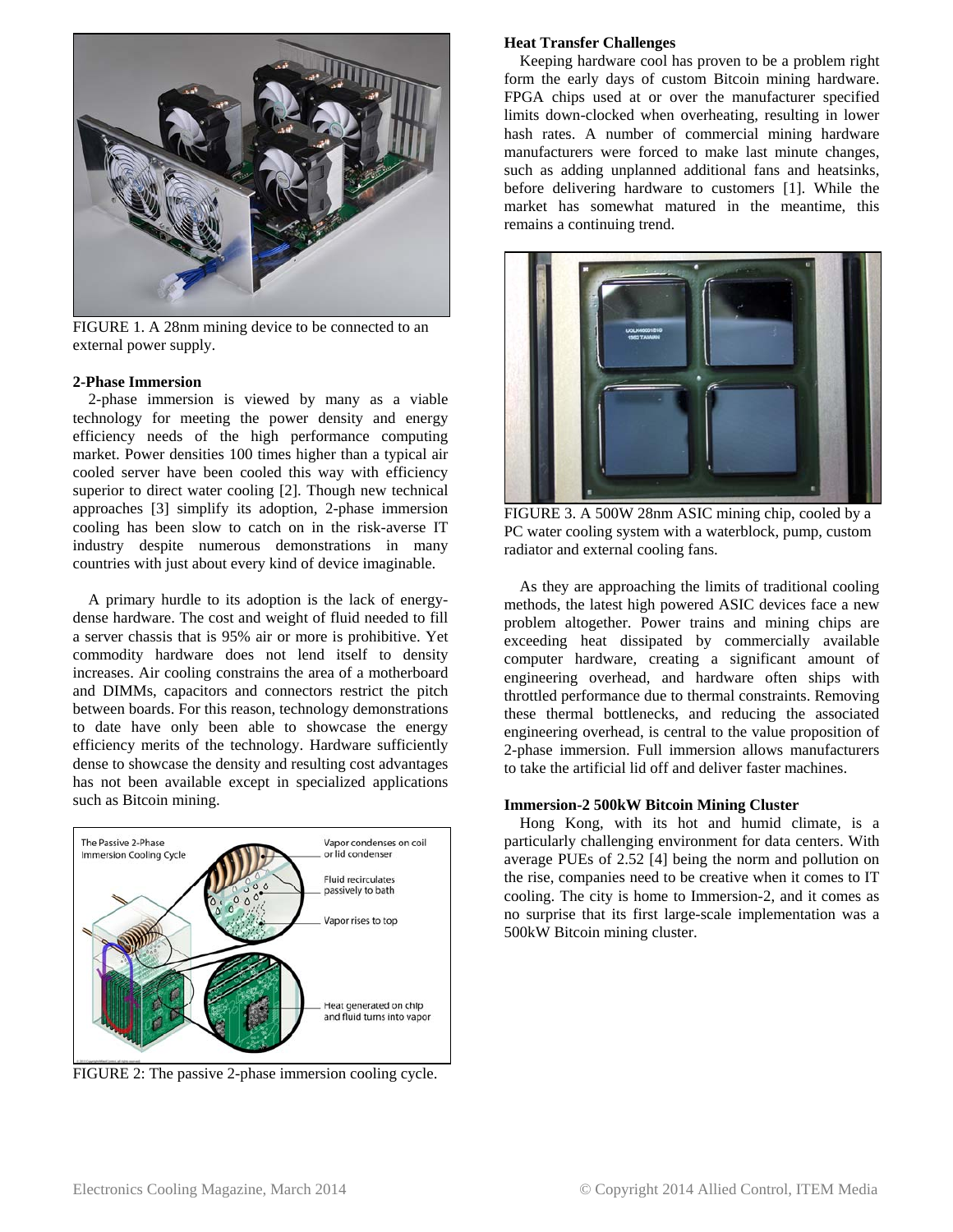

FIGURE 4. 3 tanks per 19-inch rack.

Immersion-2 has a footprint smaller than a shipping container and is comprised of 20 conventional 19-inch racks, each housing 3 separate tanks or "baths", as shown in Figure 4**.** The computational hardware is comprised of 80W boards originally cooled with a large aluminum heatsink to which two fans would be attached. When deployed in the insulated stainless steel immersion tanks, 92 boards are stacked vertically on a backplane with less than 10mm board-to-board pitch (Figure 5). To reduce space and fluid usage, boards are arranged in pairs with component sides facing each other and through-hole components (ie. fan connectors) are left unpopulated during production. The weight of the original 92 heatsinks is roughly the same as the weight of an empty tank that contains about 2.75liters of fluid per kW during operation.



FIGURE 5. 92 boards on similar backplanes with less than 10mm distance board to board.

# **Condenser for Hot Water Cooling**

When the system was put into operation, the 92 boards and 4 power supplies in each tank dissipated about 8kW, but the condenser in each bath is designed to accommodate 25kW at Hong Kong's hottest temperatures (Table 2)**,** making it simple for the client to move through hardware generations. With possible water temperatures of 50°C or higher, the system can be run year-round with simple free cooling equipment. There are ports for two more condensers in each bath, allowing up to 75kW per tank or 225kW per rack. Baths of this density have already been demonstrated [5], as have boards packaged at up to 4kW per liter [3]**.** 

This scalability is central to the value proposition of 2 phase immersion. With the addition of more commodity dry tower hardware outside of the datacenter, the mechanical infrastructure can accommodate newer mining hardware with higher power densities. With boiling enhancement, emerging 1000W ASICS can be accommodated with the same fluid boiling temperature  $T_f=60C$ , allowing the facility to continue operating at PUE<1.02 in Hong Kong's hot summers. This efficiency too is central to the value proposition, for its direct effect on income and hardware lifespan.

TABLE 2. Immersion-2 Condenser Specs at 30 liter/min water flow

| $Q$ (kW) | Tin $(^{\circ}C)$ | Tout $(^{\circ}C)$ | $DP$ ( $PSID$ ) |
|----------|-------------------|--------------------|-----------------|
| 30.22    | 32                | 46.58              | < 0.5           |
| 26.09    | 36                | 48.6               | < 0.5           |
| 21.96    | 40                | 50.62              | < 0.5           |

The custom tank condensers use enhanced tubes borrowed from the refrigeration industry. Each is fed facility water directly from a four module dry tower sized for Hong Kong's hot and humid weather (Table 3). The data center requires only a small air-conditioning unit for comfort cooling when people are present. With the only fans in the facility's electrical switchboard cabinet, the data center has been described as being as silent as a public library.

TABLE 3. 1500 Watt cool hundreds of Kilowatt on 30 January 2014

| <b>Outdoor Temperature:</b>   | $24^{\circ}$ C   |
|-------------------------------|------------------|
| <b>Relative Humidity:</b>     | 64%              |
| Water-In Temperature:         | $39.9^{\circ}$ C |
| <b>Water-Out Temperature:</b> | $45.4^{\circ}$ C |
| <b>Room Temperature:</b>      | $27.6$ °C        |
| <b>Radiator Power:</b>        | 0.4kW            |
| <b>Pump Power:</b>            | 1.1kW            |

#### **Facility Management**

Since the cooling system is operating isolated from the indoor environment, and the hardware is submerged in a constant temperature fluid, facility management and maintenance are reduced to a minimum. Without chillers or air handlers, there is no raised floor or dust that needs to be taken care of, and no static electricity that needs counter measures such as humidification. Environmental monitoring is carried out merely for statistical reasons. Instead vital water-in and out temperatures are monitored.

Though the hydrofluoroether working fluid is nonflammable, the buildings original water sprinkler system was kept in place for regulatory reasons. Should the sprinklers go off, the hardware is shielded from water, whereas the "outside" electrical wiring is well protected. Data centers using water sprinkler systems traditionally have to replace hardware after a catastrophic event. Ironically, after a fire in one of Google's data centers in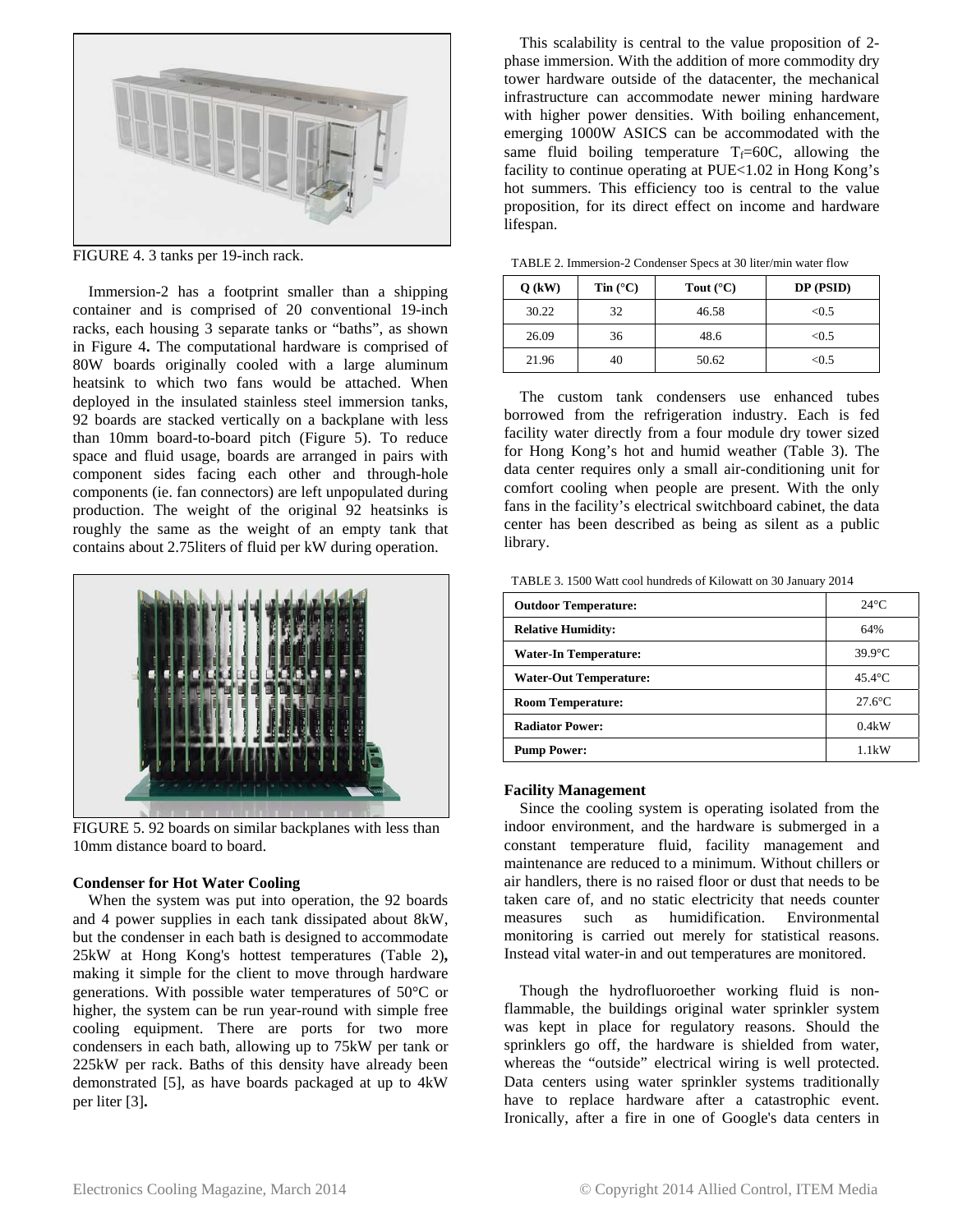2010, it was reported that the sprinkler system did more damage than the fire itself [8].

# **Power Delivery and Cabling Challenges**

Some of the challenging aspects of the first installations were unrelated to cooling. In Bitcoin mining, power hungry ASICs are often restrained by thermal limitations in the power delivery portions of the system. Concerned "it would go up in flames", the primary manufacturer was unwilling to provide a backplane with sufficient power density. As with many other components for such an unusual application, the backplane was eventually designed and assembled in-house. Tasks like LAN wiring can become an art form when 92 Ethernet cables need to go in the smallest space possible without obstructing the way in and out for hardware. Standard RJ45 connectors suddenly seem oversized, leading to the idea of stacking boards face to face and removing the outer cable jacketing. It is these small take-home lessons that will prove invaluable when designing dense immersion hardware for HPC or cloud computing. Large-size connectors and cables don't seem to be the way forward, creating an opportunity for new connector and power solutions.

# **Material Compatibility**

When Immersion-2's predecessor went into operation in 2012, it consisted of 24 tanks totaling 70kW of FPGA hardware, and relied on power and USB cables for its operation. Each tank contained over 2 kilograms of off-theshelf, polyvinylchloride (PVC)-clad USB cables. Upon dismantling the system the following year, it was observed that the dioctyl phthalate (DOP) oil used to plasticize the insulation had been extracted. This caused the cables to become thinner and more rigid in the vapor region above the fluid, although no failures were ever observed. 20 grams of DOP were absorbed by passive carbon filters inside each tank, and a similar amount of DOP was later extracted from the fluid, with no degradation of boiling performance observed during the system's lifespan.

Full immersion has a positive impact on hardware reliability, due to hardware not being exposed to temperature fluctuations, uniform temperature across components, and elimination of the risk of electrostatic discharge in dry air. Without doubt, hardware failure will never be completely eliminated. Designing power supplies and backplanes without heat constraints can be less of a headache, but practical considerations need to be taken into account: the rules of hot swapping, redundancy, and systems protection are changed, due to the increased number of nodes.

# **Electronic Failure**

After the deployment of Immersion-1, a board in one of the tanks failed, causing the power supply to shut down. With no way to identify the affected board, the power supply had to be power cycled repeatedly until geyser-like boiling and smoke could be observed to locate the failing hardware. Though the PCB board and failed devices clearly burned, neighboring hardware was not affected, despite the

8.5mm pitch between boards. Eventually, more intelligent backplanes were developed.

Servicing the hardware meant arms deep in the tank and the head inches above the opening for at least 30 minutes. Though no person working on the system felt sick or unwell, this brought to light concerns about thermal decomposition of the fluid and the possibility of toxic byproducts. Engineers studied typical component failures, including high current MOSFETs and buck regulators. Identical boards were driven to failure in both air and fully immersed in fluid, concluding that PCBs arcing and catching fire in air are far more dangerous than the same boards failing within a sealed tank of fire extinguishing fluid. After two years of operating systems 24/7 and working within the very same rooms, there was no single incident of skin or respiratory irritation. This is to be expected with a fluid that is routinely used in vapor degreasers and aerosol cleaners.



FIGURE 6. Working fluids are non-flammable, non-toxic, eco-friendly and clean. Boards come out dry.

# **Hard Drives and Immersion**

Another challenge has been building systems with the requirement for external storage. Traditional HDDs and immersion systems don't get along well due to the mechanical structure of HDDs. In prototype setups the easy fix has been the use of solid state drives (SSDs) or leaving storage devices in adjacent air cooled enclosures. Experiments have been performed with keeping spinning hard drives in the head space of immersion tanks. The latest advances in HDD development may solve this challenge altogether. The first generation of hermetically sealed Helium-filled hard drives, aiming for increased capacity and speed, became available at the end of 2013.

# **The Path Forward (Supercomputers)**

Though the hardware cycle tends to be faster in the mining world, there are strong parallels between this market and the high performance computing market. Tianhe-2, the world's fastest supercomputer, is comprised of 16,000 nodes, each containing two Intel™ Xeon™ Ivy-Bridge processors and three 250W Xeon™ Phi coprocessors. It consumes 17.8MW with an additional 6.4MW reported for cooling (not including rack fans?) resulting in a calculated PUE of 1.36. If this could be reduced to 1.05, Tianhe-2 would save 48 million kWH per year with the potential to boost its 40th place standing in